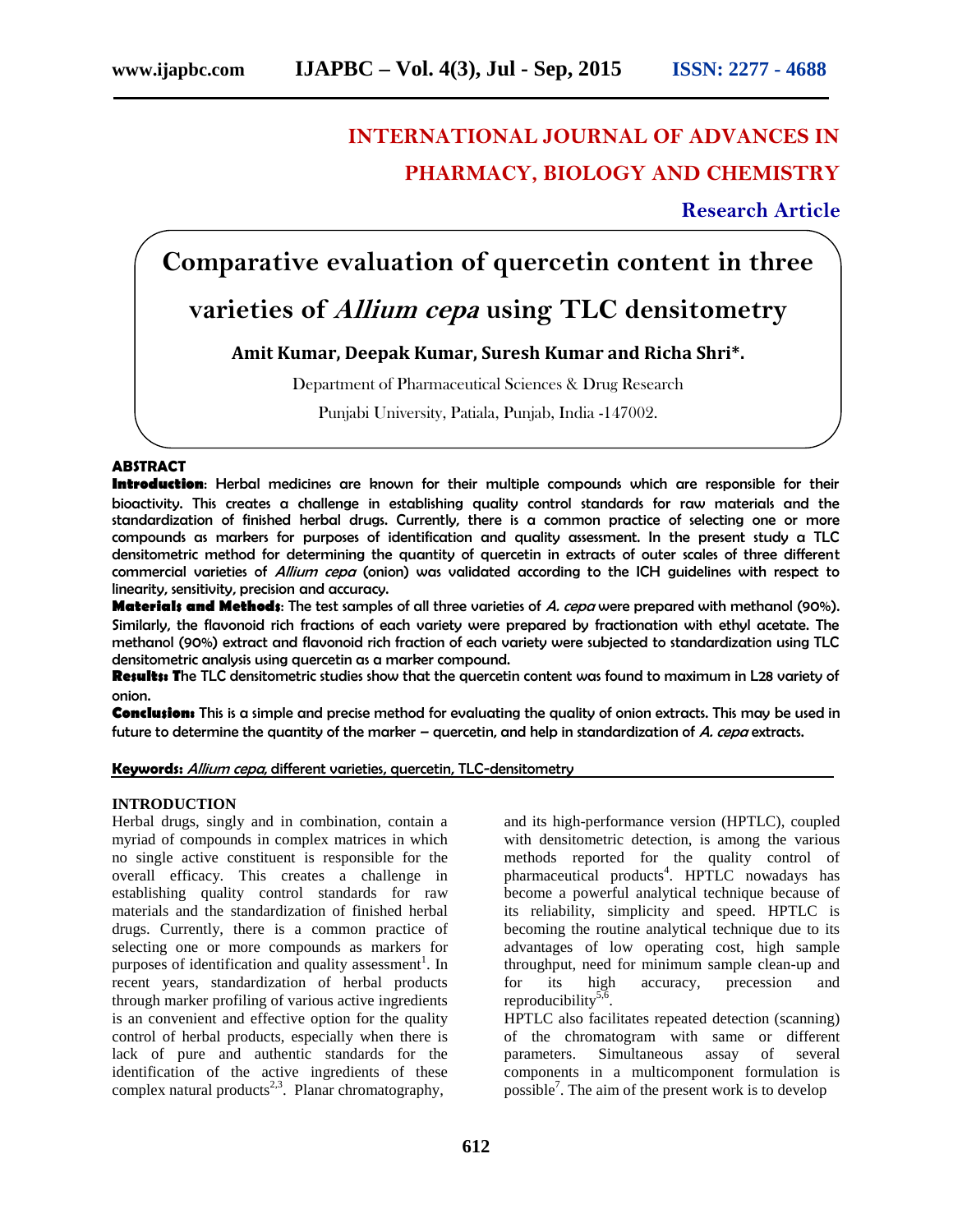and validate an accurate, specific and reproducible HPTLC method for determination of marker compound in different varieties of a plant.

Onion (*Allium cepa*) a common food plant is a rich source of several phytonutrients is also used in the treatment and prevention of a number of diseases including cancer<sup>8</sup>, coronary heart disease<sup>9</sup>, obesity, hypercholesterolemia<sup>10,11</sup>, diabetes type  $2^{12,13}$ , cataract<sup>14</sup>, neuroprotective<sup>15</sup>, antimicrobial<sup>16,17</sup> and disturbances of the gastrointestinal tract (e.g. colic pain, flatulent colic and dyspepsia). Most of these activities are related to the flavonoids, thiosulfinates and sterols. Onion is the one of the richest sources of flavonoids and organosulphur compounds. Onion possesses a high level of anti-oxidant activity<sup>16</sup>, which is attributed to the flavonoids quercetin, kaempferol, myricetin and catechin; pigments such as anthocyanins found in red onions $18$ . In present study various extracts of outer scales of three Indian varieties of *Allium cepa* i.e. Agrifound dark red (ADR), Agrifound white (WO) and NHRDF-Red (L28) were taken and their quercetin content in extracts and fractions of all three varieties was determined by HPTLC and the method proposed was duly validated in accordance with ICH guidelines of method validation [19, 20]

# **EXPERIMENTAL**

*Materials and chemicals*. Three onion varieties i.e. ADR, WO, L28 were procured from National Horticulture Research and Development Foundation, India during the month of November, 2012. These varieties were identified and authenticated by Dr. L.R. Verma, Deputy Director NHRDF, Regional Research Station, Karnal (Haryana). Analytical-grade solvents were obtained from E-Merck, Mumbai, India.

*Preparation of Methanol Extracts.* Methanol extract of shade dried outer scales of onion bulbs of all three varieties was prepared. Dried outer scales (100 gm) were ground with 90% methanol and kept in an ultrasonic bath for 30 min. and then allowed to stand for 24 h at room temperature. After 24 h supernatant was collected and filtered. The solvent was removed under reduced pressure using rotatory vacuum evaporator with bath temperature around  $35{\text -}40^0{\text C}^{18}$ . The weight of the extract was calculated on the dry weight basis.

*Preparation of Flavonoid rich fraction (FRF).* Flavonoid rich fraction was prepared from the methanol extract of outer scales of all three varieties of onion bulbs. Dried methanol extract was suspended uniformly in water and placed in threenecked round bottom flask and fractionated with ethyl acetate for 30 minutes at  $50^{\circ}$ C with continuous stirring, this procedure was repeated for 5 to 7 times and then all the ethyl acetate fractions were pooled and dried under reduced pressure to give flavonoid rich fraction  $(FRF)^{21}$ .

*Instrumentation and chromatographic conditions.* Camag (Muttenz, Switzerland), HPTLC system including a Linomat V sample applicator, Camag twin-trough plate development chamber, Camag TLC scanner 4 and Wincats integration software was used. Precoated Aluminium backed HPTLC plates 20 x 10 cm with 0.2 mm layer of silica gel 60  $F<sub>254</sub>$  (Merck), prewashed with methanol, were used. Quercetin was used as marker, and a standard solution of 1 mg/ml was prepared to get six dilutions of different concentrations (100 ng, 200 ng, 300 ng, 400 ng, 500 ng, 600 ng). A volume of 10 µl from each dilution was applied in triplicate on pre-coated TLC plate using Linomat V TLC plate applicator at about 1 cm above the edge using bandwidth of 8 mm and distance between two tracks 10 mm. The chromatogram was developed under chamber saturation with the selected solvent system i.e. Toluene: Ethyl acetate: Formic Acid (8.5: 5.5: 1), to a distance of 8 cm. The plate was dried and visualized in UV cabinet 254/366 nm. The profiles, after visualization, were recorded as an image (Fig. 1). Then the plate was scanned with Camag TLC Scanner 4 at a wavelength of 254 nm.

*Preparation of calibration curve of standard.* A calibration curve of standard quercetin was prepared using quercetin (1 mg/ml) between concentration of quercetin and area under the curves (AUCs) by applying 10 µl of each of different concentrations i.e. 100 ng, 200 ng, 300 ng, 400 ng, 500 ng, 600ng of standard quercetin solution (Fig. 2). This calibration curve was used in calculating the amount of quercetin in extracts/fractions of three different onion varieties.

#### *Method validation studies*

The quantitative TLC method was validated for linearity, sensitivity, precision and accuracy for marker. The linearity, range, limit of detection, limit of quantification, inter day precision, intra-day precision, accuracy was observed (Table 2).

# **Instrument precision**

Instrumental precision was checked by repeated scanning  $(n=7)$  of the same spot of quercetin  $(300)$ ng/spot) expressed as % coefficient of variance (%  $CV$ ).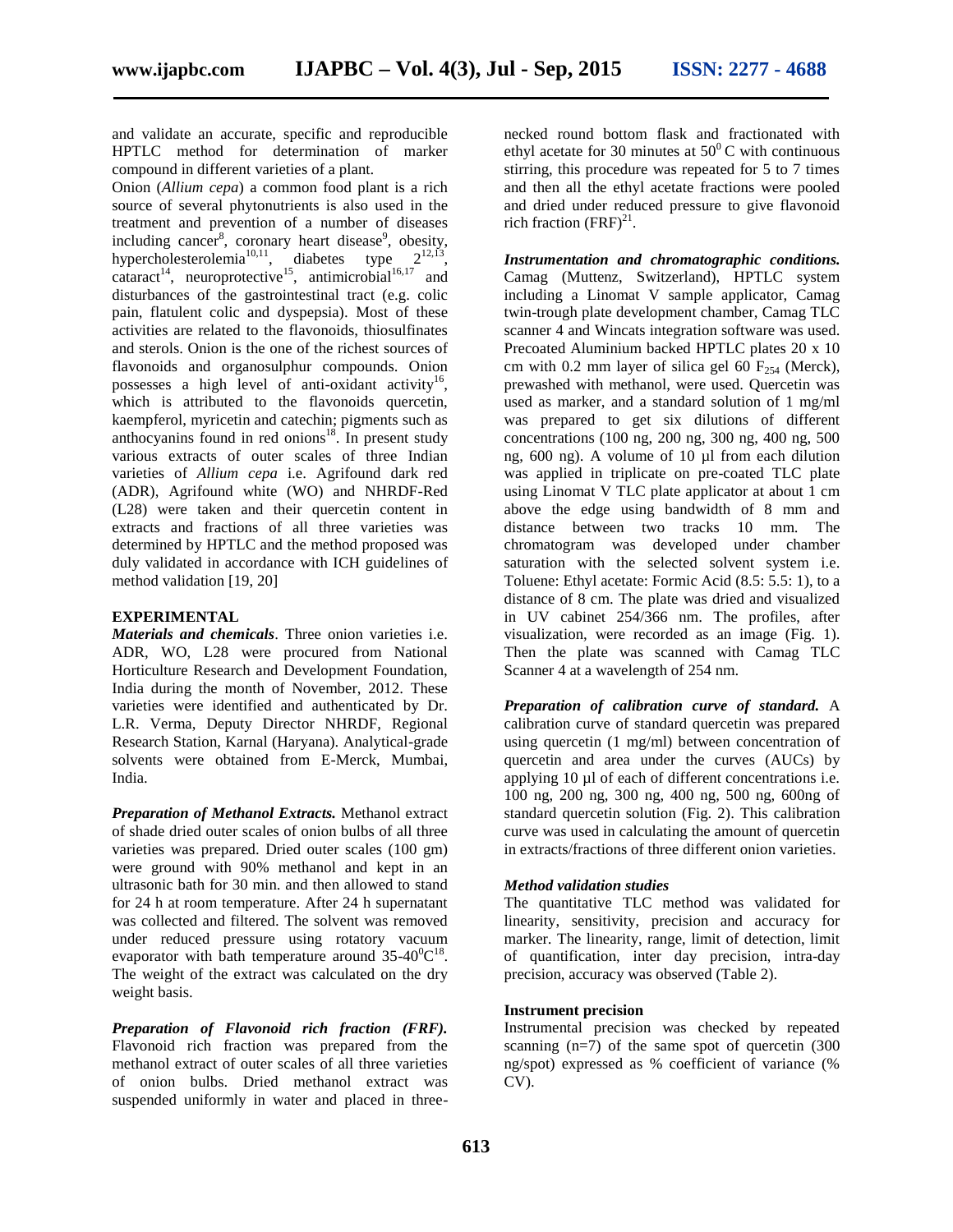#### **Repeatability**

The repeatability of the method was affirmed by analyzing 300 ng/spot of quercetin individually on a TLC plate (n=5) and expressed as % CV.

# **Intra-day and Inter-day variation**

Variability of the method was studied by analyzing aliquots of standard solution containing 300 ng/spot of quercetin on same day (Intra-day precision) and on different days (Inter-day precision).

# **Limit of detection (LOD) and Limit of quantification (LOQ)**

LOD and LOQ were determined by applying different concentrations of standard solutions of quercetin along with methanol as blank and determined on the basis of signal-to-noise ratio. LOD was determined at S/N of 3:1 and LOQ at S/N of 10:1.

# **Recovery studies**

The accuracy of the method was assessed by performing recovery studies at three different levels (50, 100 and 150 % addition of quercetin). The % age recovery and average % were calculated (Table 3).

# **Specificity**

This was ascertained by analyzing the standard compound and sample. The band for quercetin from sample solutions was confirmed by comparing the  $R_f$ and spectra of the bands to those of the standard. The peak purity of quercetin was analyzed by comparing the spectra at three different levels, i.e., start middle and end positions of the bands.

# **RESULT AND DISCUSSION**

In present study extract of all three varieties showed the presence of quercetin on TLC plate at same  $R_f$ value as that of pure quercetin with mobile phase consisting of toluene: ethyl acetate: formic acid in the ratio of 8.5:5.5:1 (Fig. 1).

The selected mobile phase efficiently resolved the quercetin from other components of onion. The  $R_f$ value of quercetin was found to be 0.60 as shown in chromatographs (Fig 3). The calibration plot was linear in range of 100-600 ng of quercetin with a correlation coefficient of 0.997 suggesting linear dependence of peak area on concentration. The calibration curve was represented by the linear equation  $y = 5.3814x - 296$ , where y is the response as peak area and x is the concentration (Fig. 2).

The content of quercetin in various extracts i.e. outer scale methanol extract (OSME) and flavonoid rich fraction (FRF) outer scales of three different onion varieties was also calculated using calibration plot and the results are shown in table 1. The maximum amount of quercetin among all varieties was found in methanol extract and flavonoid rich fraction of L28 variety.

TLC densitometric method was validated as per ICH guidelines. The results of parameters for method validation like inter and intraday precession, repeatability, limit of detection (LOD) and limit of quantification (LOQ) and instrumental precession are given in table 2. To ascertain the effectiveness of method recovery studies was performed and the extracts were spiked at 50, 100 and 150 % level with pure quercetin. The results of the recovery studies are shown in table 3. The recovery values obtained was in range of 97.30-98.48 % and the overall average recovery was found out to be 98.20 % indicating the reliability and reproducibility of the method.

The chromatograph showing the  $R_f$  values of quercetin and FRF of L28 is presented in fig. 3. The spectral overlay of quercetin and test extracts is shown in fig. 4.

Onion ranked highest in quercetin content in a survey of 28 vegetables and 9 fruits and according to one report it provides around 29% of flavonoids consumed in the Dutch diet<sup>22,23</sup>. Quercetin has been reported to exhibit anxiolytic activity using *in vitro* test<sup>24</sup>; antidepressant activity using  $\overline{FST}^{25}$ ; antistress activity using  $\text{FST}^{26}$ ; analgesic activity using acetic acid induced pain test<sup>27</sup>. In some of the recent studies it has been shown that quercetin leads to improvement in memory in aged mice and delayed the deterioration in memory at early stages of Alzheimer's disease  $(AD)^{28}$ . Also, in one more very recent study it has been reported that co administration of vitamin E plus quercetin with Cyclosporine A (CsA) in renal transplant patients may be beneficial in reducing the nephrotoxic effects of  $CsA<sup>29</sup>$ . Thus, quercetin was used as markers to standardize the plant. The content of quercetin was determined using validated TLC densitometric method. The validation parameters compiled with the specified limits.

Quercetin in onions exists predominantly in three forms i.e quercetin aglycone, quercetin-3,40-O diglucoside, and quercetin-40-O-glucoside<sup>30</sup>. Since, amounts of quercetin in onions vary with bulb color and type and mostly being distributed in the outer skins and rings $^{31,32}$ , we choose to prepare extracts and fraction of outer scale of three different varieties of onion to standardize a method for comparative evaluation using High Performance Thin Layer Chromatography (HPTLC).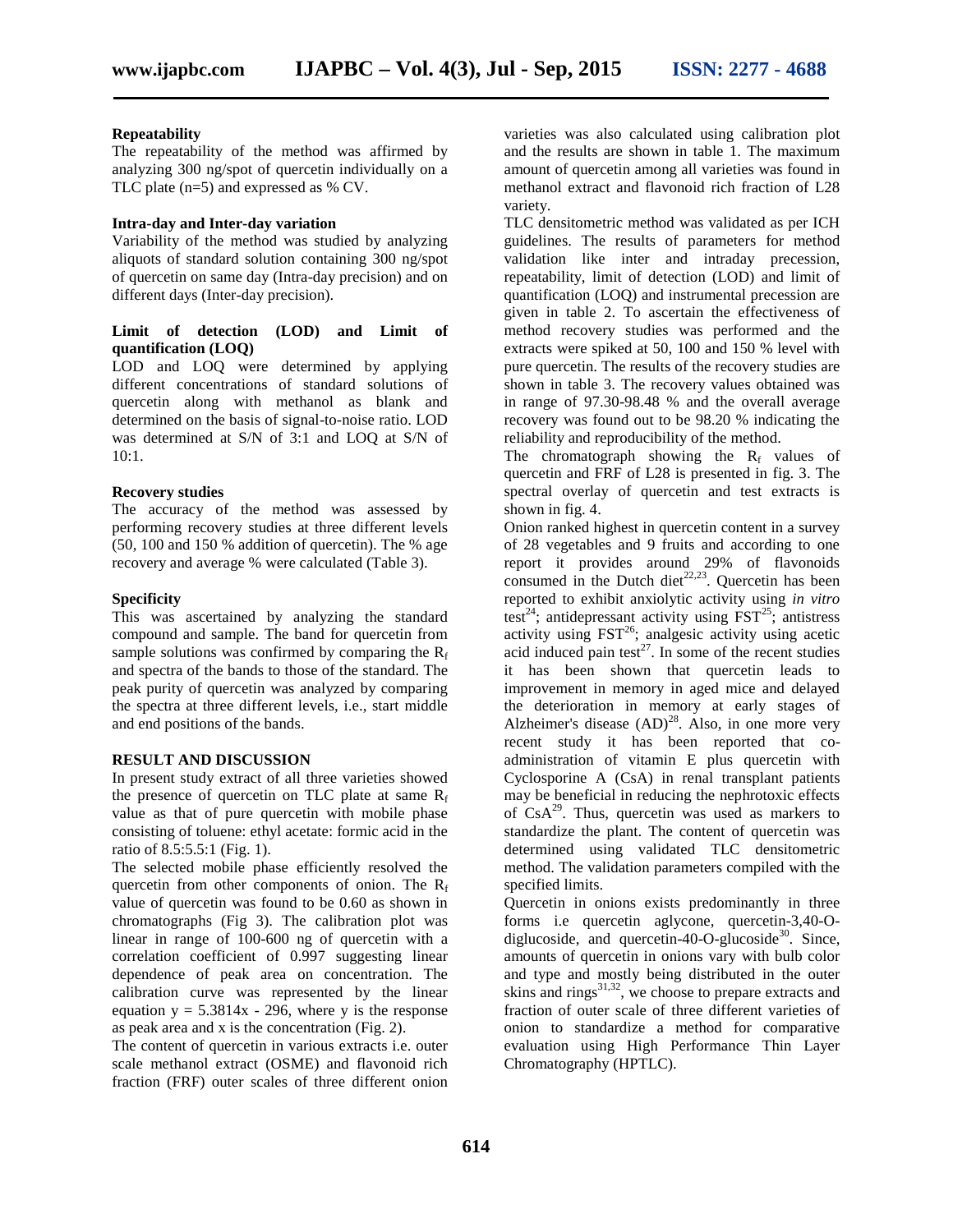

**Std. ADR OSME ADR FRF L28 OSME L28 FRF WO OSME WO FRF**

(ADR - Agrifound dark red; WO-Agrifound white; L28-NHRDF-Red varieties of onion OSME-Outer scales methanol extract; FRF-flavonoid rich fraction)

**Fig. 1**

**Comparative TLC fingerprint profile of methanol extracts and flavonoid rich fractions.**



**Fig. 2 Standard plot of quercetin in TLC densitometric analysis.**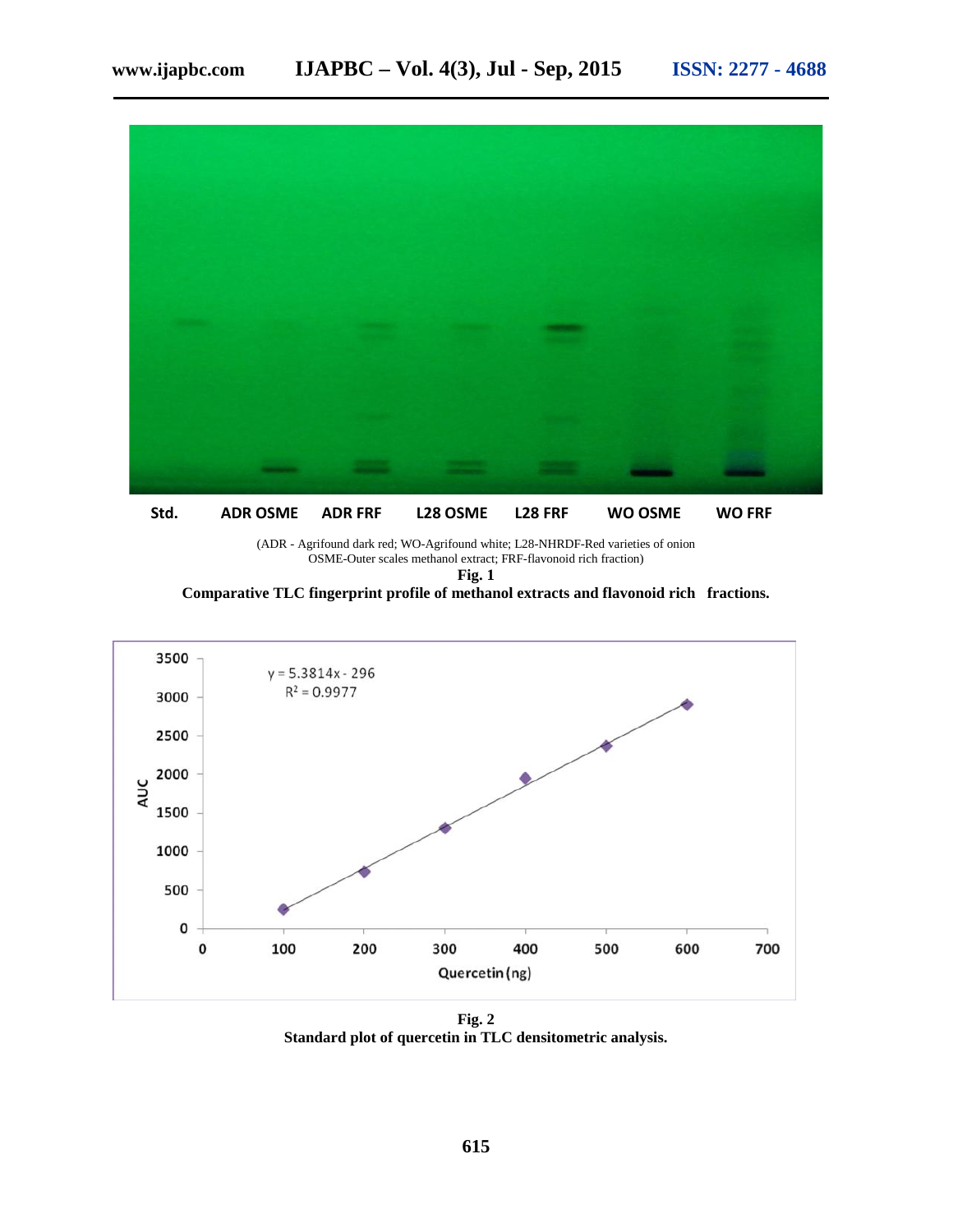

**Fig. 3 Chromatograph showing the Rf values of (A) Standard Quercetin; (B) FRF of L28 variety.**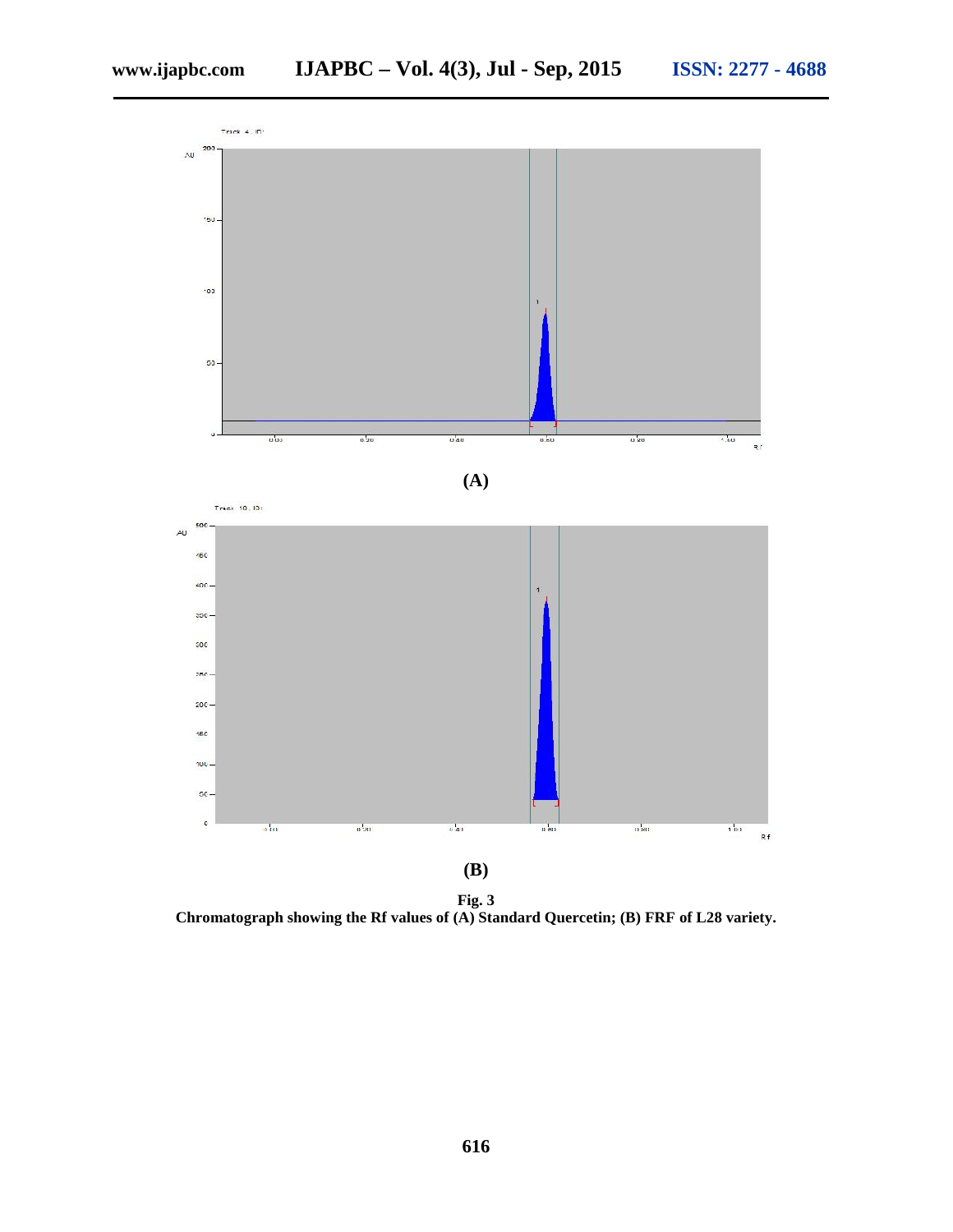

**Fig. 4**

**Spectra overlay of quercetin with corresponding peak in methanol extracts and flavonoid rich fractions of** *A***.** *cepa* **varieties.**

| Table 1<br>Percentage yield of quercetin in A. cepa outer scales. |                |                                                                  |                                                                            |  |  |  |  |
|-------------------------------------------------------------------|----------------|------------------------------------------------------------------|----------------------------------------------------------------------------|--|--|--|--|
| Plant<br>variety                                                  | <b>Extract</b> | Percentage yield of<br>Quercetin in plant<br>$(\% w/w) \pm S.D.$ | Percentage yield of<br><b>Ouercetin in extracts</b><br>$(\% w/w) \pm S.D.$ |  |  |  |  |
| <b>ADR</b>                                                        | <b>OSME</b>    | $0.0252 + 0.0062$                                                | $1.52 + 0.020$                                                             |  |  |  |  |
|                                                                   | <b>FRF</b>     | $0.0633 \pm 0.0025$                                              | $8.25 \pm 0.040$                                                           |  |  |  |  |
| $L-28$                                                            | <b>OSME</b>    | $0.1676 \pm 0.0045$                                              | $9.21 \pm 0.030$                                                           |  |  |  |  |
|                                                                   | <b>FRF</b>     | $0.2065 + 0.0052$                                                | $25.30 + 0.080$                                                            |  |  |  |  |
| <b>WO</b>                                                         | <b>OSME</b>    | $0.0006 + 0.0012$                                                | $0.01 + 0.001$                                                             |  |  |  |  |
|                                                                   | <b>FRF</b>     | $0.0100 \pm 0.0034$                                              | $0.33 \pm 0.04$                                                            |  |  |  |  |

**Table 2 Method validation parameters in TLC-densitometric analysis of** *A. cepa***.**

| S. No. | Parameter                              | <b>Values</b> |  |
|--------|----------------------------------------|---------------|--|
| 1      | Instrumental precision $(\%$ CV, n=7)  | 0.75          |  |
| 2      | Repeatability $(\%$ CV, n=5)           | 0.99          |  |
| 3      | Linearity (coefficient of correlation) | 0.997         |  |
| 4      | Range (ng)                             | 100-600       |  |
| 5      | $LOD$ (ng)                             | 10            |  |
| 6      | LOQ(ng)                                | 35            |  |
| 7      | Intra-day precision $(\%$ CV, n=9)     | 1.4           |  |
| 8      | Inter-day precision $(\%$ CV, n-=9)    | 1.8           |  |
| 9      | Accuracy (average % recovery)          | 98.20         |  |
| 10     | Specificity                            | Specific      |  |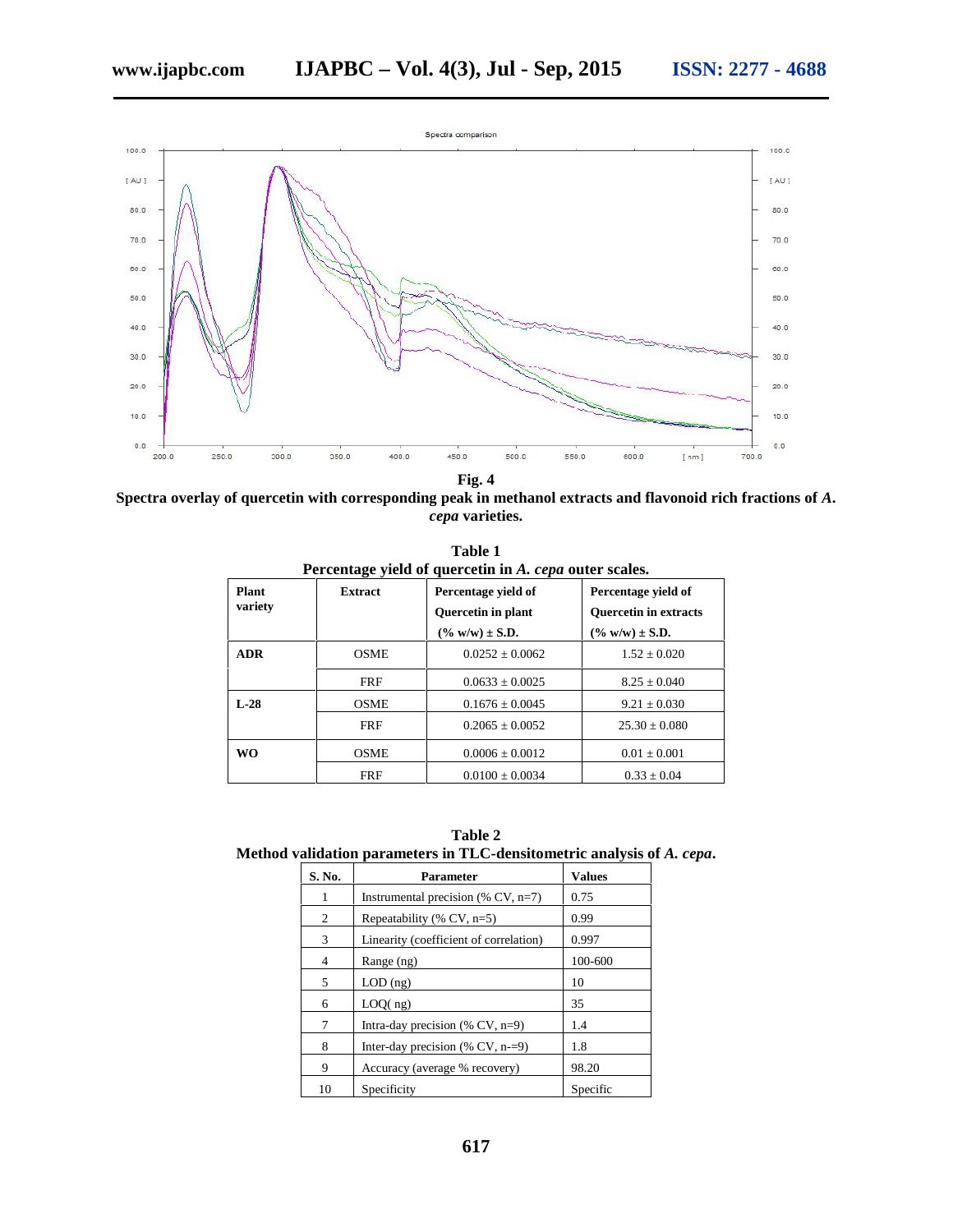| <b>Recovery studies of Quercetin.</b> |                |                 |                    |          |                     |  |  |  |
|---------------------------------------|----------------|-----------------|--------------------|----------|---------------------|--|--|--|
| Compound                              | Initial amount |                 | Amount<br>detected | Per cent | Average             |  |  |  |
|                                       | In percent     | In recovery     | (mg)               | recovery | percent<br>recovery |  |  |  |
| <b>Ouercetin</b>                      | 0.2065         | 0.1032(50%)     | 0.3050             | 98.48    | 98.20               |  |  |  |
|                                       |                | $0.2065(100\%)$ | 0.4060             | 97.30    |                     |  |  |  |
|                                       |                | $0.3097(150\%)$ | 0.5050             | 97.83    |                     |  |  |  |

**Table 3**

HPTLC is a sophisticated instrumental technique with merits of easy method development and validation, automation, scanning, full optimization, selective detection principle, minimum sample preparation, etc., enable it to be a powerful analytical tool for quantitatively determination of particular compound(s) in complex mixtures of inorganic, organic and biomolecules<sup>33</sup>.

# **CONCLUSION**

Onions are a rich source of flavonoids; the most prominent of which is quercetin. In this study a simple and precise HPTLC method for the quantitative determination of this marker was developed and validated. The developed method demonstrated good reliability and reproducibility. This may be used in future to evaluate the quality of different varieties of onions with respect to the quercetin content.

# **REFERENCES**

- 1. Mukherjee PK and Wahile A. Integrated approaches towards drug development from Ayurveda and other Indian system of medicines*. J. Ethnopharmacol*., 2006; 103(1): 25-35.
- 2. Chen S-B, Liu H-P, Tian R-T, Yang D-J, Chen S-L, Xu H-X, Chan ASC, and Xie P-S. High performance thin-layer chromatographic fingerprints of isoflavonoids for distinguishing between *Radix Puerariae Lobate* and *Radix Puerariae Thomsonii*. *J. Chromatogr. A.,* 2006; 1121(1): 114-119.
- 3. Liang Y-Z, Xie P, and Chan K. Quality control of herbal medicines*. J. Chromatogr. B*., 2004; 812(1–2): 53-70.
- 4. Abourashed EA and Mossa JS. HPTLC determination of caffeine in stimulant herbal products and power drinks*. J. Pharm. Biomed. Anal.,* 2004; 36(3): 617-620.
- 5. Larsen T, Axelsen J, and Weber Ravn H. Simplified and rapid method for extraction of ergosterol from natural samples and detection with quantitative and semi-quantitative methods

using thin-layer chromatography. *J. Chromatogr. A*., 2004; 1026(1-2):301-4.

- 6. Di X, Chan KKC, Leung HW, and Huie CW. Fingerprint profiling of acid hydrolyzates of polysaccharides extracted from the fruiting bodies and spores of Lingzhi by high performance thin-layer chromatography*. J. Chromatogr. A*., 2003; 1018(1): 85-95.
- 7. Sethi PD. *Quantitative Analysis of Pharmaceutical Formulations*. CBS Publishers: New Delhi; 1996, 94-132.
- 8. Fu HY. Free radical scavenging and leukemia cell growth inhibitory properties of onion powders treated by different heating processes*. J. Food Sci*., 2004; 69(1): SNQ50-SNQ54.
- 9. Park S, Kim M-Y, Lee D, Lee S, Baik E, Moon C-H, Park S, Ko E, Oh S-R, and Jung Y-S. Methanolic extract of onion (*Allium cepa L*.) attenuates ischemia/hypoxia-induced apoptosis in cardiomyocytes via antioxidant effect*. Eur J Nut*., 2009; 48(4): 235-242.
- 10. Kumari K and Augusti KT. Lipid lowering effect of S-methyl cysteine sulfoxide from *Allium cepa* Linn. in high cholesterol diet fed rats*. J. Ethnopharmacol*., 2007; 109(3): 367- 371.
- 11. Saravanan G and Ponmurugan P. Ameliorative potential of S-allylcysteine: Effect on lipid profile and changes in tissue fatty acid composition in experimental diabetes*. Exp. Toxicol. Pathol*., 2012; 64(6): 639-644.
- 12. Brahmachari HD and Augusti KT. Effects of orally effective hypoglycaemic agents from plants on alloxan diabetes*. J. Pharm. Pharmacol*., 1962; 14: 617-621.
- 13. Saravanan G, Ponmurugan P, Senthil Kumar GP, and Rajarajan T. Antidiabetic effect of S allylcysteine: Effect on plasma and tissue glycoproteins in experimental diabetes*. Phytomedicine*., 2010; 17(14): 1086-1089.
- 14. Sanderson J, McLauchlan WR, and Williamson G. Quercetin inhibits hydrogen peroxideinduced oxidation of the rat lens*. Free Radical Biol. Med*., 1999; 26(5–6): 639-645.